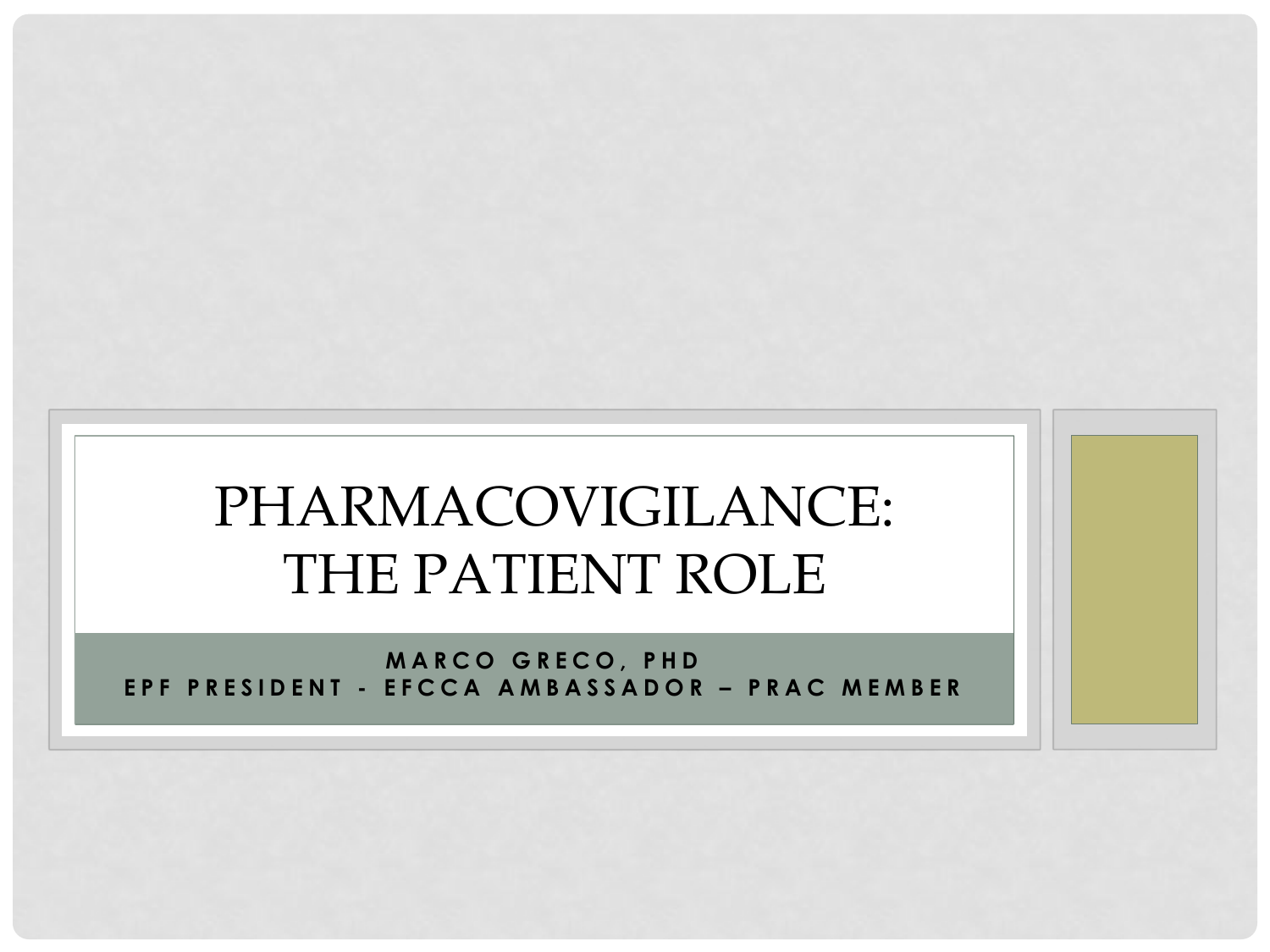# INDEX

- EUROPEAN MEDICINE AGENCY AT A GLANCE
- EMA AND PATIENTS ENGAGEMENT IN PHARMACOVIGILANCE ACTIVITIES - PRAC
- WHAT CAN PATIENT ORGANISATIONS DO
- **CONCLUSION**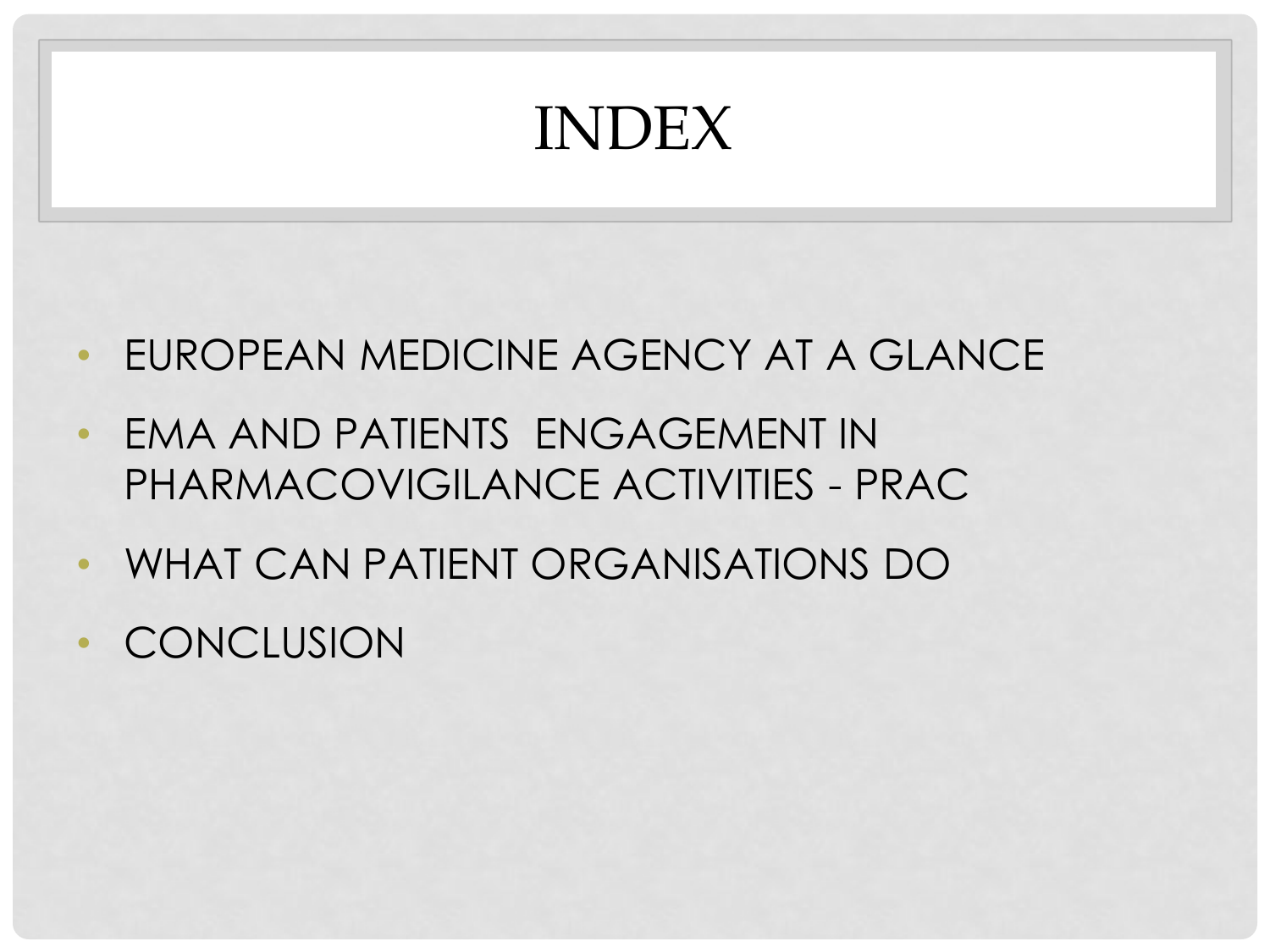# EUROPEAN MEDICINE AGENCY

The European Medicines Agency has been engaging in dialogue with European patients and consumers since it was founded in 1995.

As users of the medicines that the Agency evaluates, **patients and consumers are key stakeholders** in the Agency's work and have specific knowledge and expertise to offer.

The Agency is committed to maintaining a strong working relationship with these groups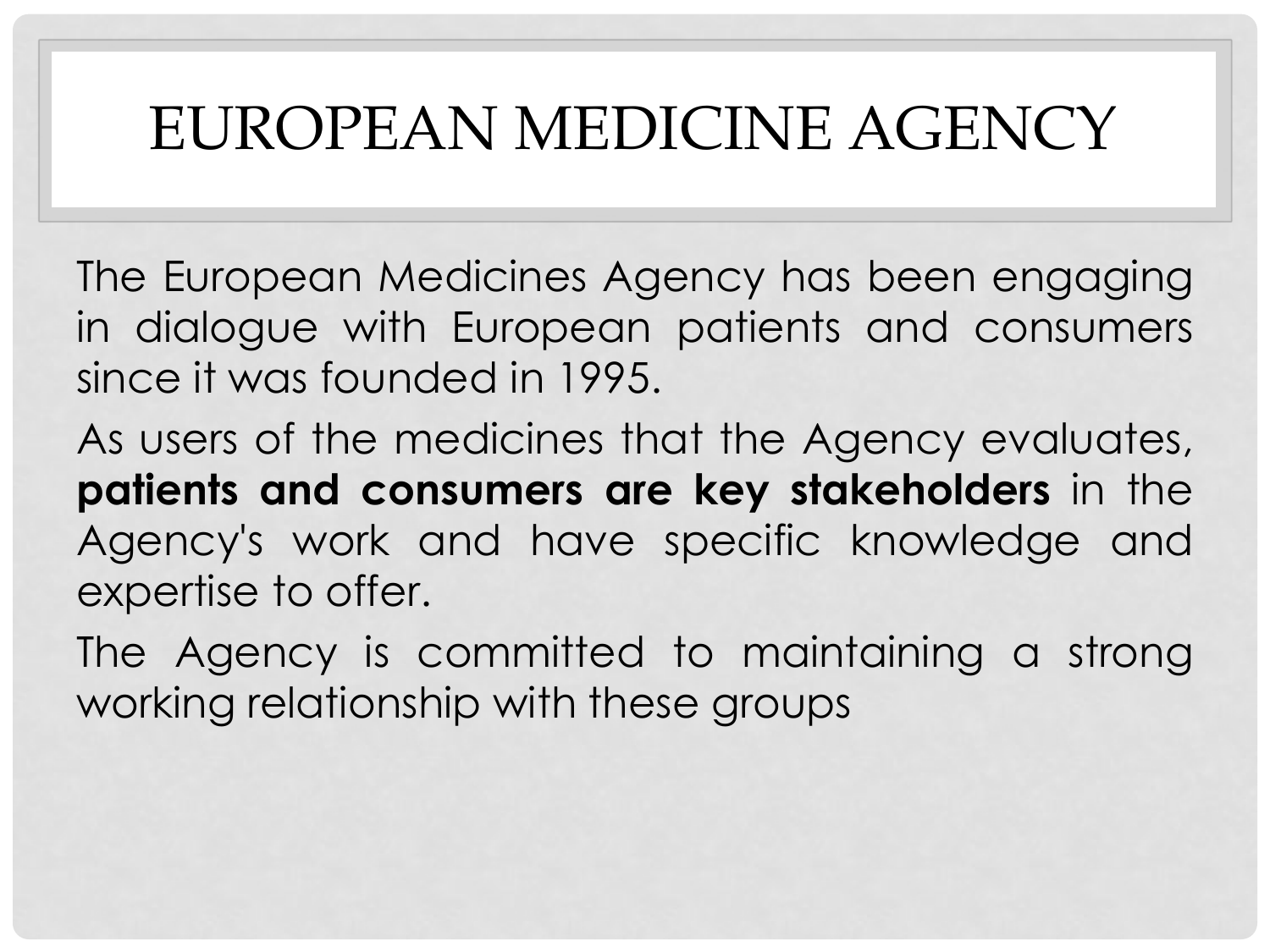#### **HOW IS THE EMA ORGANISED?**

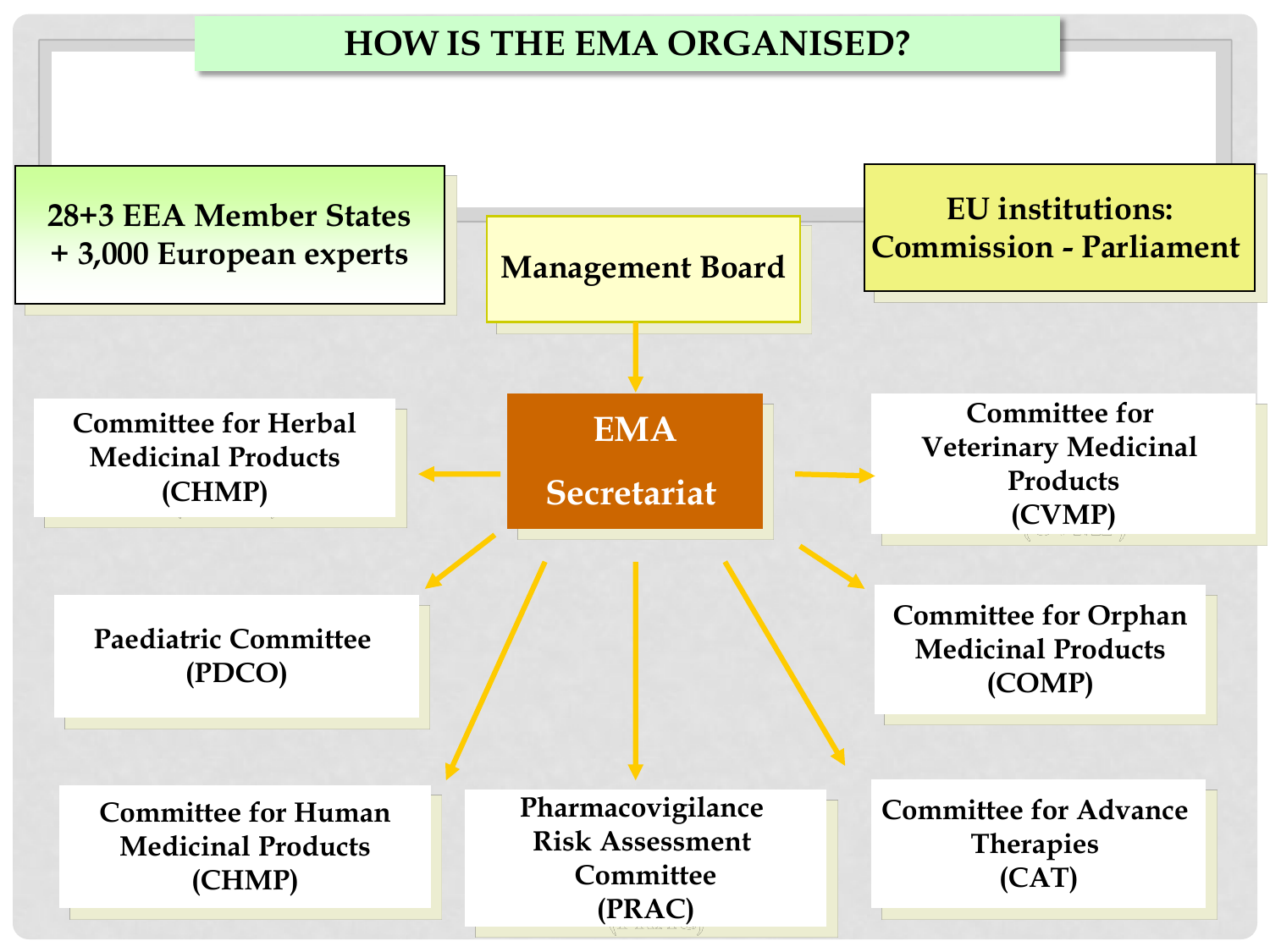## PATIENTS AND CONSUMERS INVOLVEMENT IN EMA

- members of its committees + Management Board
- part of the scientific advisory groups;
- responding to specific requests from the Agency
- reviewing information on medicines prepared by the Agency;
- being involved in the preparation of guidelines;
- regularly taking part in Agency conferences and workshops.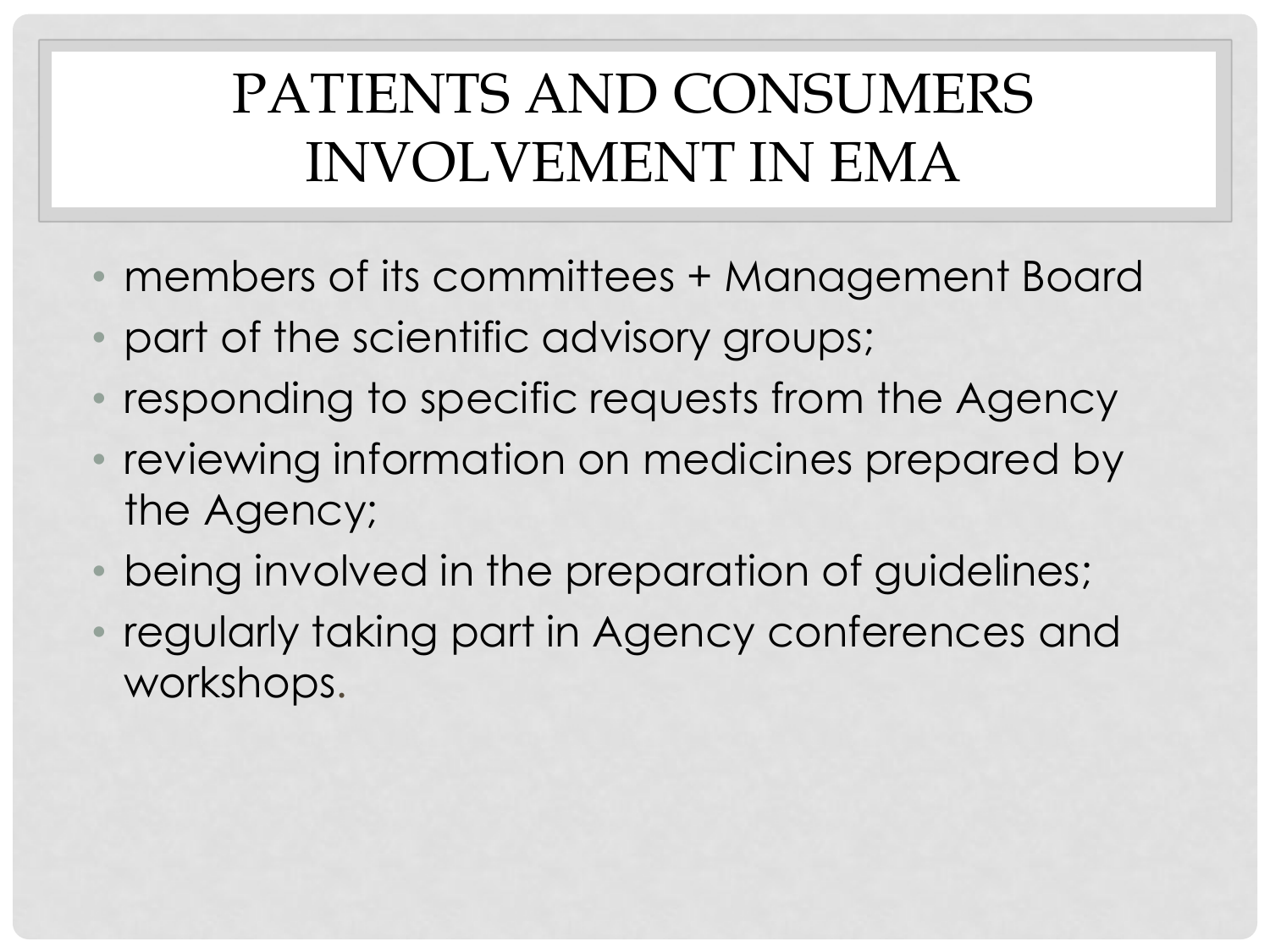# **PHARMACOVIGILANCE**

- Committee for Medicinal Products for Human Use (ChMP)
- Pharmacovigilance Risk Assessment Committe (PRAC)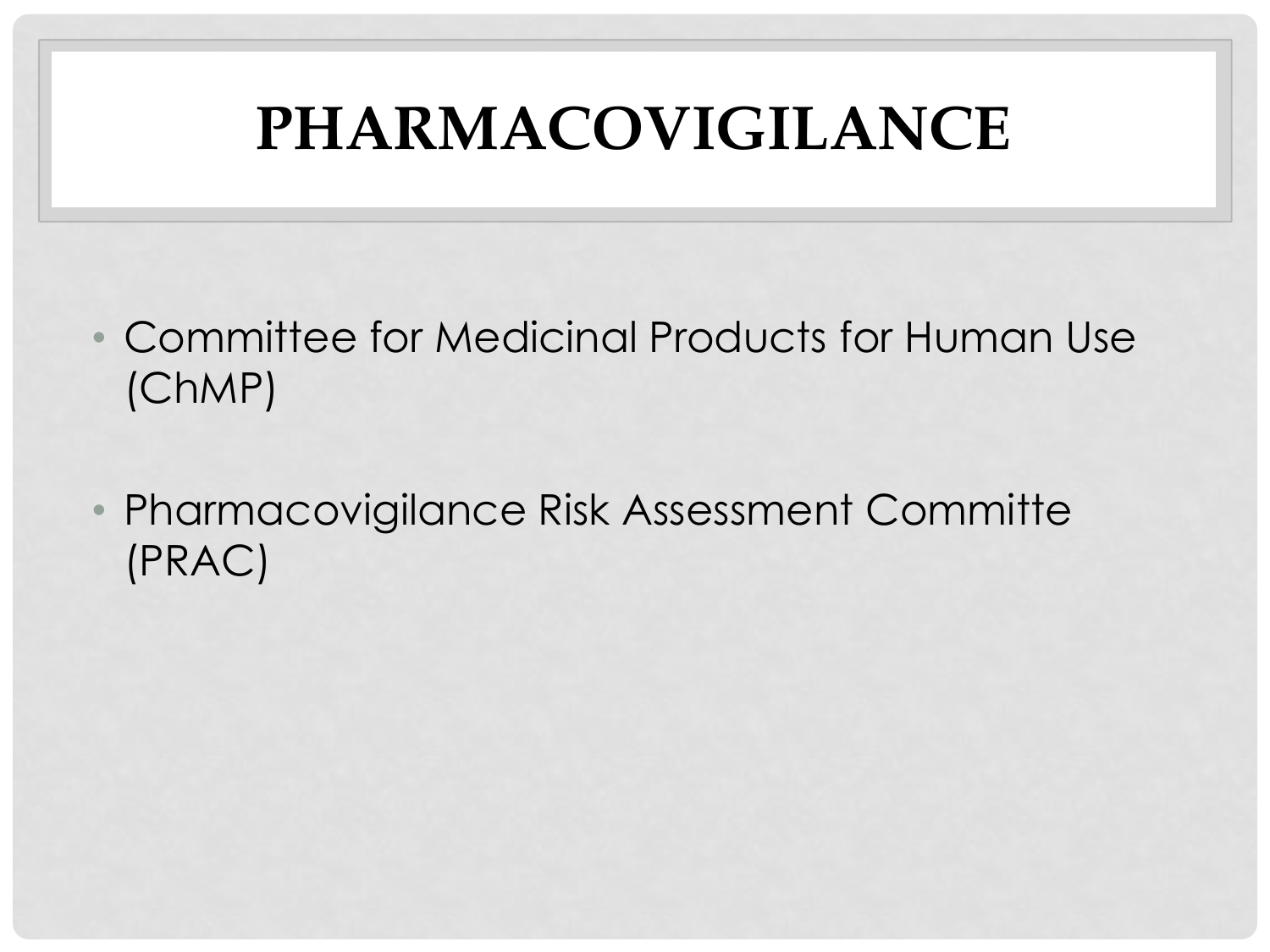## THE PHARMACOVIGILANCE RISK ASSESSMENT COMMITTEE

### **Mandate of the PRAC**

All aspects of the risk management of the use of medicinal products including:

- the detection, assessment, minimisation and communication relating to the risk of adverse reactions, having *due regard to the therapeutic effect of the medicinal product*
- the design and evaluation of *post-authorisation safety studies* and pharmacovigilance audit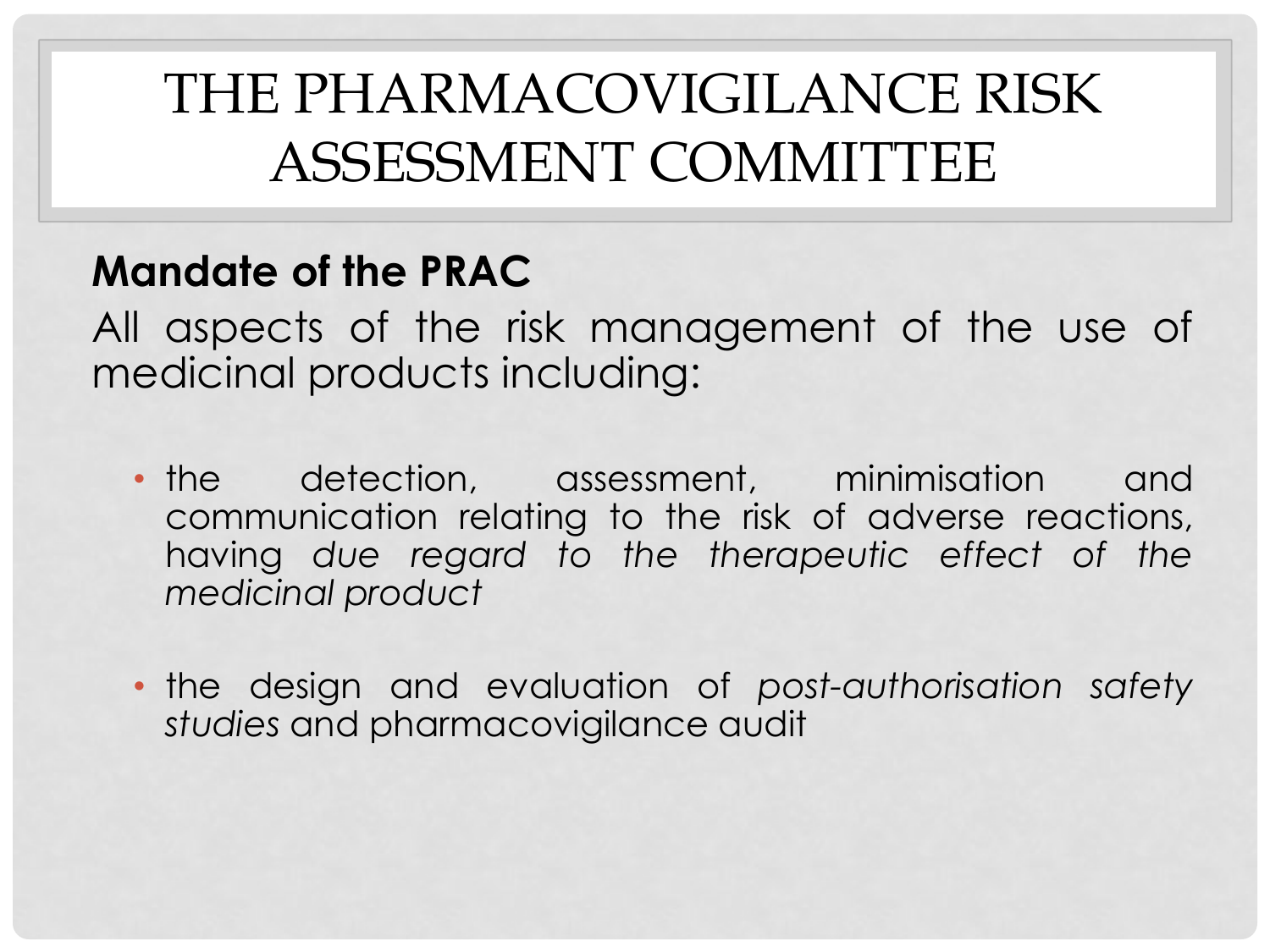# **PRAC: PATIENT INPUT**

There are three levels of possible interaction:

- **Personal: Reporting** i.e Reporting of Adverse Drug Reaction
- **Writing to EMA or PRAC** about an already ongoing procedure

#### • **Consultation**

- On specific requests from the Agency
- For information review (prepared by the Agency)
- Being involved in the preparation of guidelines
- **Representativeness of patients and patients' organizations**
	- 1 representative
	- 1 alternate

Both appointed by the European Commission after a consultation with the EU Parliament

#### **Both are PATIENTS**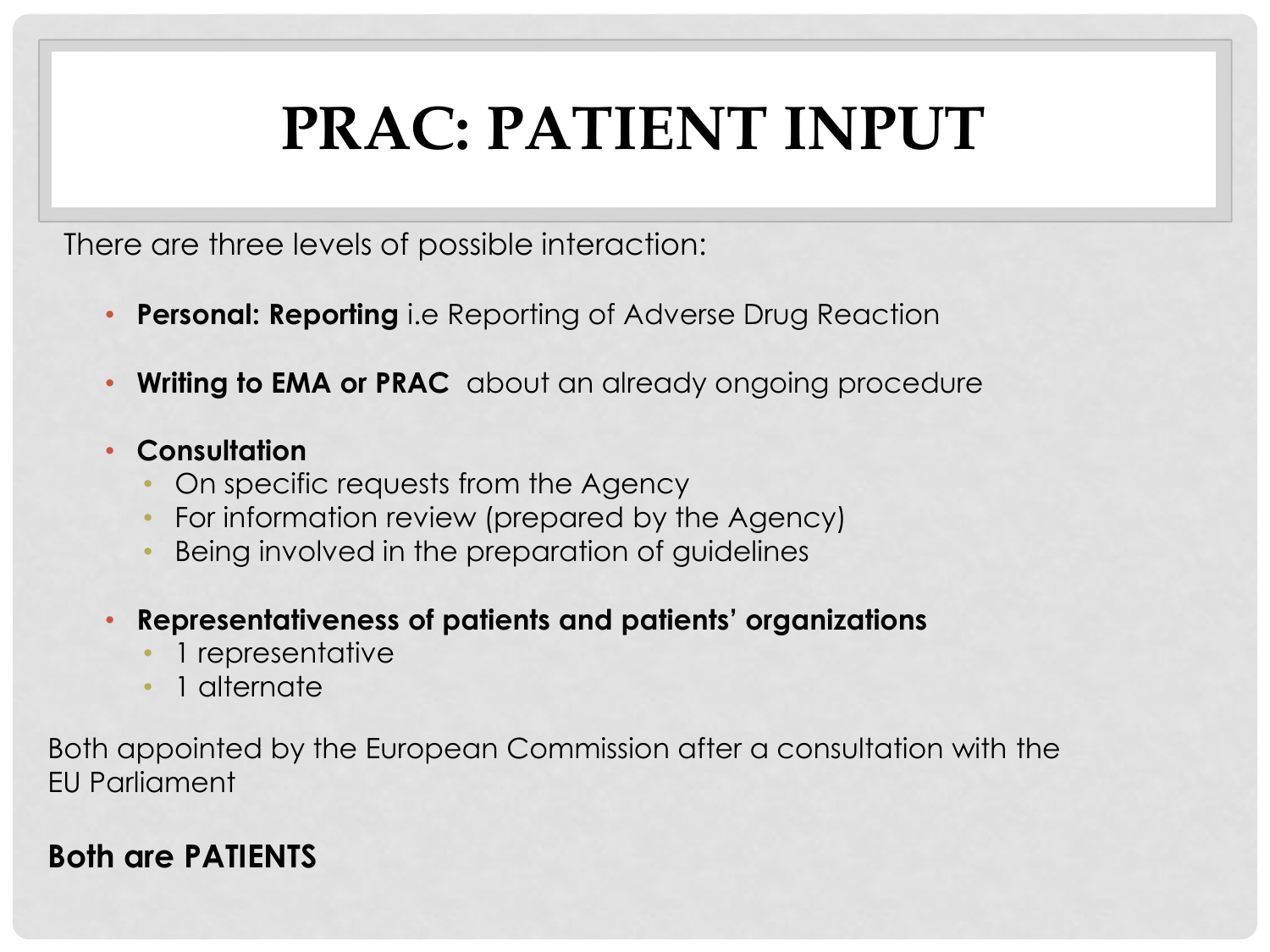# **PATIENT ROLE IN PRAC**

**Patient advocacy:** ensure that patient needs as a whole are taken into account in the deliberations of the Committee. **Public safety**: communication on individual medicinal products

should for example consider specific patient requirements.

### **… in concrete**

- full members
- vote as all the other members
- offer a different point of view: a perspective shift
- take into deep consideration patients' needs (also small cohort)
- make sure that the outcomes are clear and understandable as well as the related material (e.g. patients' cards)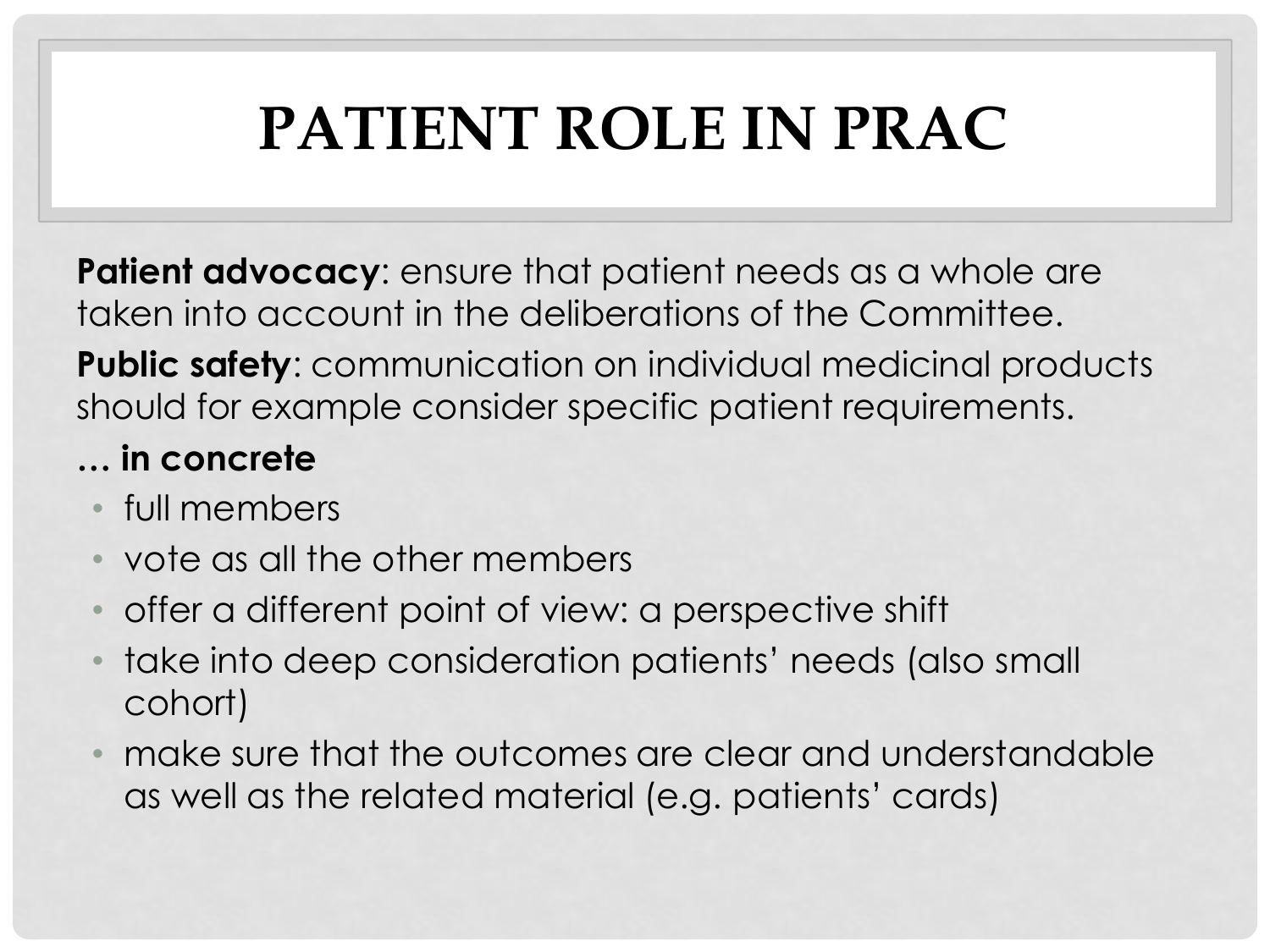## **PATIENTS IN PRAC VS PATIENT COMMUNITY**

### In PRAC

Patient representative(s) share the same level of information all the other delegates have;

The patient community captures:

- The outcomes of any procedure
- A strong commitment from EMA
- The behavior of companies

**Process is fast and socially shared**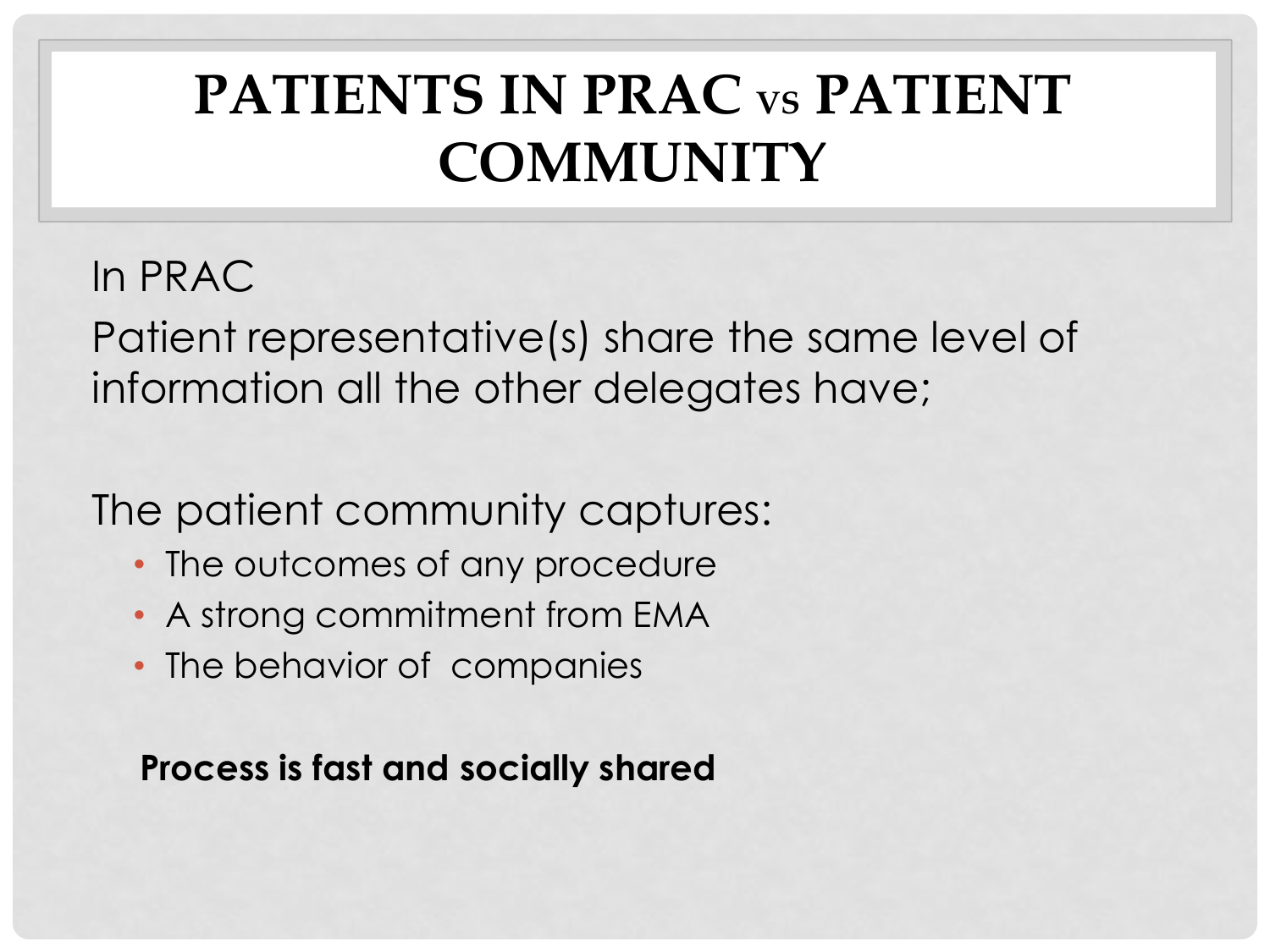### **WHAT PATIENT ORGANISATIONS CAN DO**

- Keeping themselves in the loop
- Cope with the incredibile change of environment
- Structure themeselves
- Make large use of the existing resources
	- EMA Formative Events
	- Second and third level organizations are usually structured for facing the new challenges
- Create strategic alliances (e.g. HCProfessionals)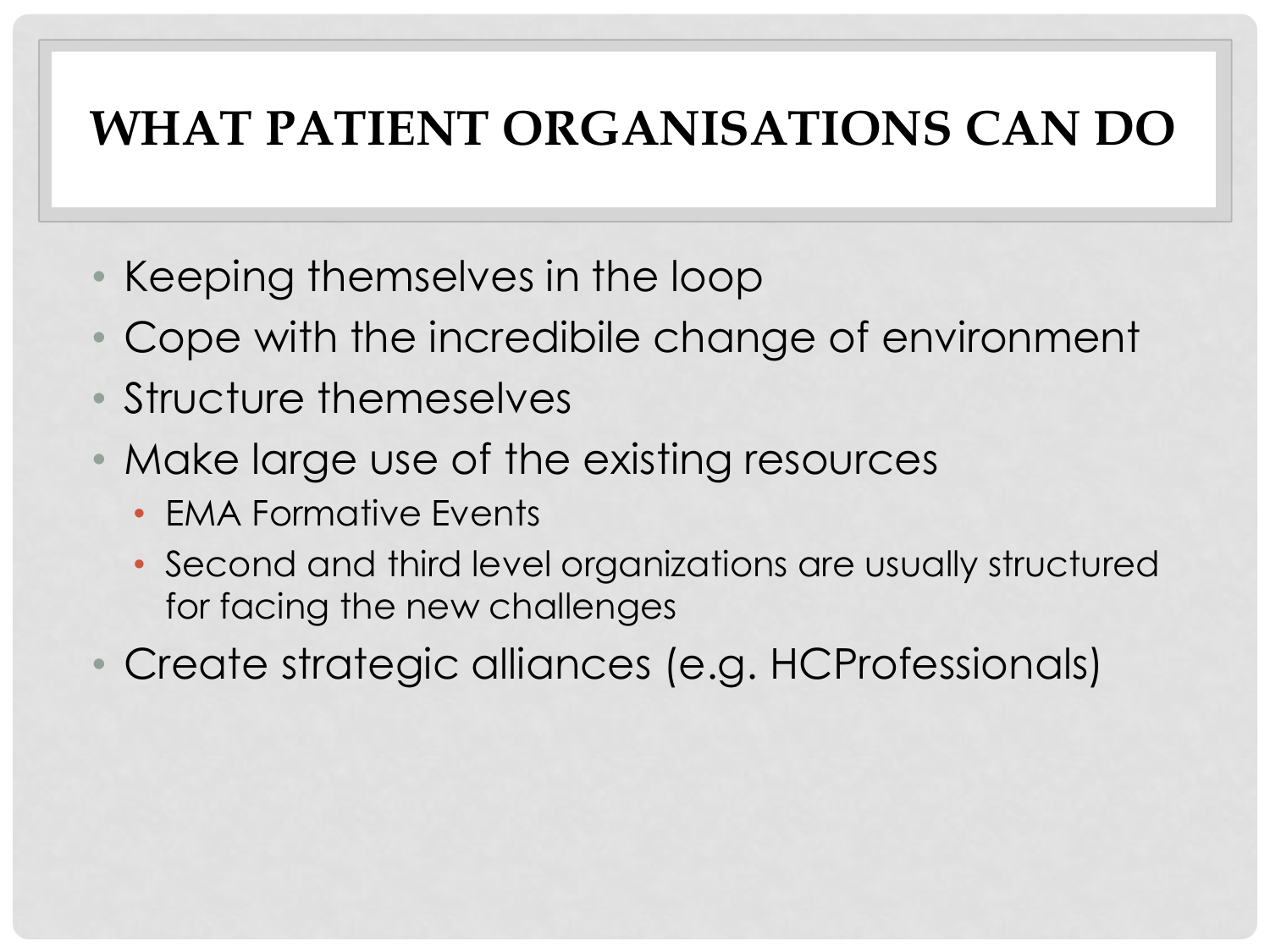# **CONCLUSION**

- IN PHARMACOVIGILANCE
- Patients = end-users of products: **a unique position**
- Patient reports add value to pharmacovigilance:
	- Quality equal to HCP report
	- Patients can specify the circumstances
	- They often give much more detailed and nuanced descriptions
	- Patients report some different types of reactions
	- Often report earlier
	- Perceive impact and severity of reactions differently
- Patients at EMA (2013 data)
	- Review of information for the public: 110 package leaflets, 48 European public assessment reports, 39 safety communications
	- 33 patients participated in Scientific Advisory Groups /ad-hoc meetings
	- 28 patients participated in scientific advice / protocol assistance